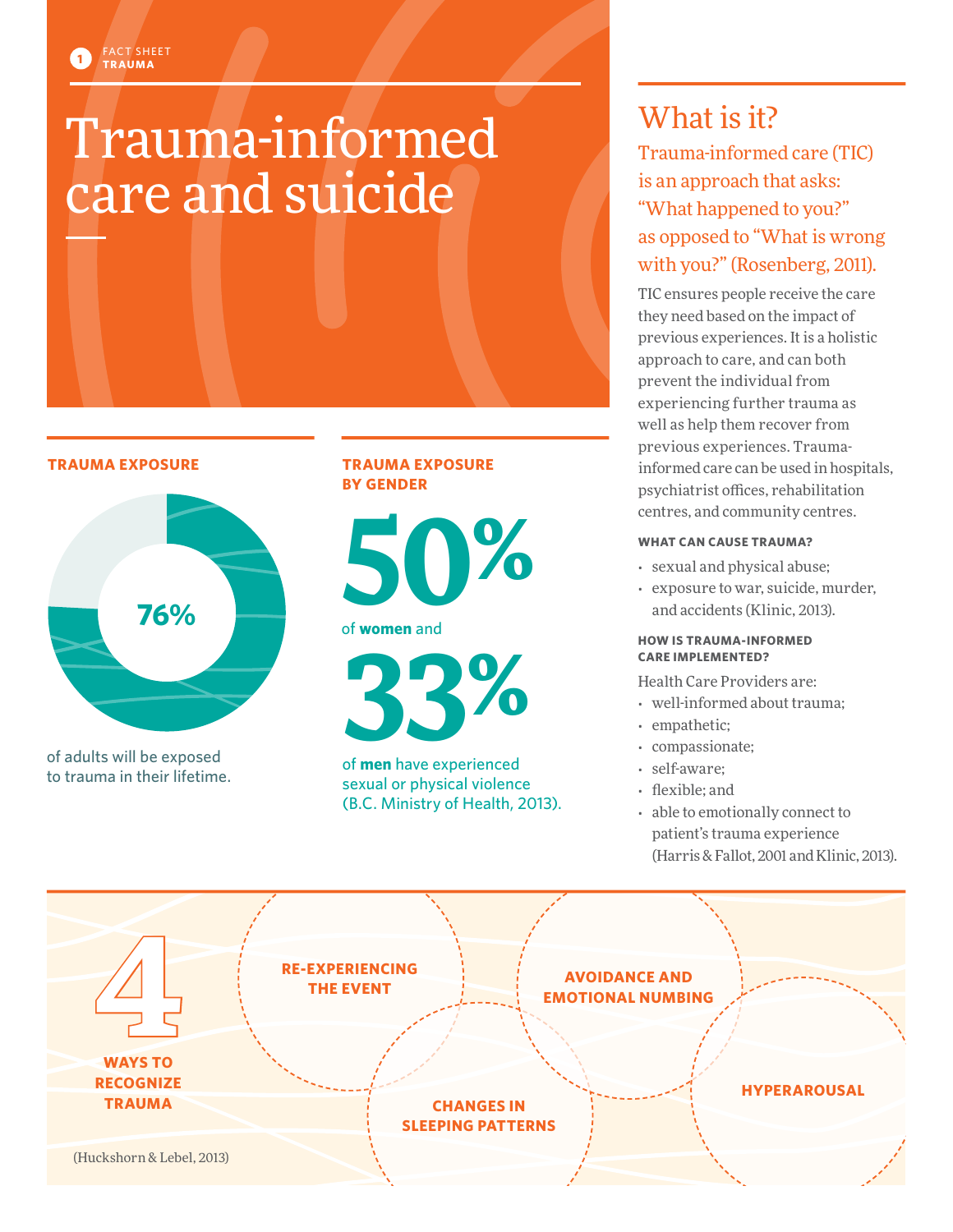#### **FOUR FACTS ABOUT TRAUMA-INFORMED CARE AND SUICIDE**



**A TRAUMATIZED PERSON** becomes at risk of suicide when they cope with their trauma in unhealthy ways.

**INDIVIDUALS WHO EXPERIENCE**  trauma may be at a higher risk for suicide than those who have not experienced trauma.

*The greater the trauma, the greater the risk for alcohol abuse . . . drug use, depression, suicide attempts, and other negative outcomes"*  (Rosenberg, 2011, p.428).

#### **SOME CANADIAN ORGANIZATIONS THAT HAVE IMPLEMENTED TIC**

Sunshine Coast Health Centre in Powell River Centre for Addiction and Mental Health (CAMH) in Toronto Klinic Community Health Centre in Winnipeg

### How can we prevent trauma-based suicide?

#### **EDUCATION AND AWARENESS**

Developing an awareness campaign can inform and educate the general public and everyone who is in contact with potential trauma victims (Olson, 2013).

#### **AN ASSUMPTION OF TRAUMA**

The assumption that people who are suicidal have experienced personal trauma should become part of formal screening and assessment processes.

#### **SCREENING FOR TRAUMA**

Routine trauma screening ensures that everyone is assessed for past traumatic experiences, and not only for their obvious symptoms (Olson, 2013).

#### **RESILIENCY CAN OFFSET THE NEGATIVE OUTCOMES OF TRAUMA**

Anyone who has experienced trauma maintains one essential, positive quality: resilience.

Being resilient involves engaging with friends and family for support, and using healthy coping strategies and problem-solving skills effectively to work through difficulties (Australian Government, Department of Health and Ageing, 2008).

#### **READ MORE AT [bit.ly/2twq65k](http://bit.ly/2twq65k)**







Health

Canada



centre for<br>suicide prevention

#### Financial contribution from Santé

Canada